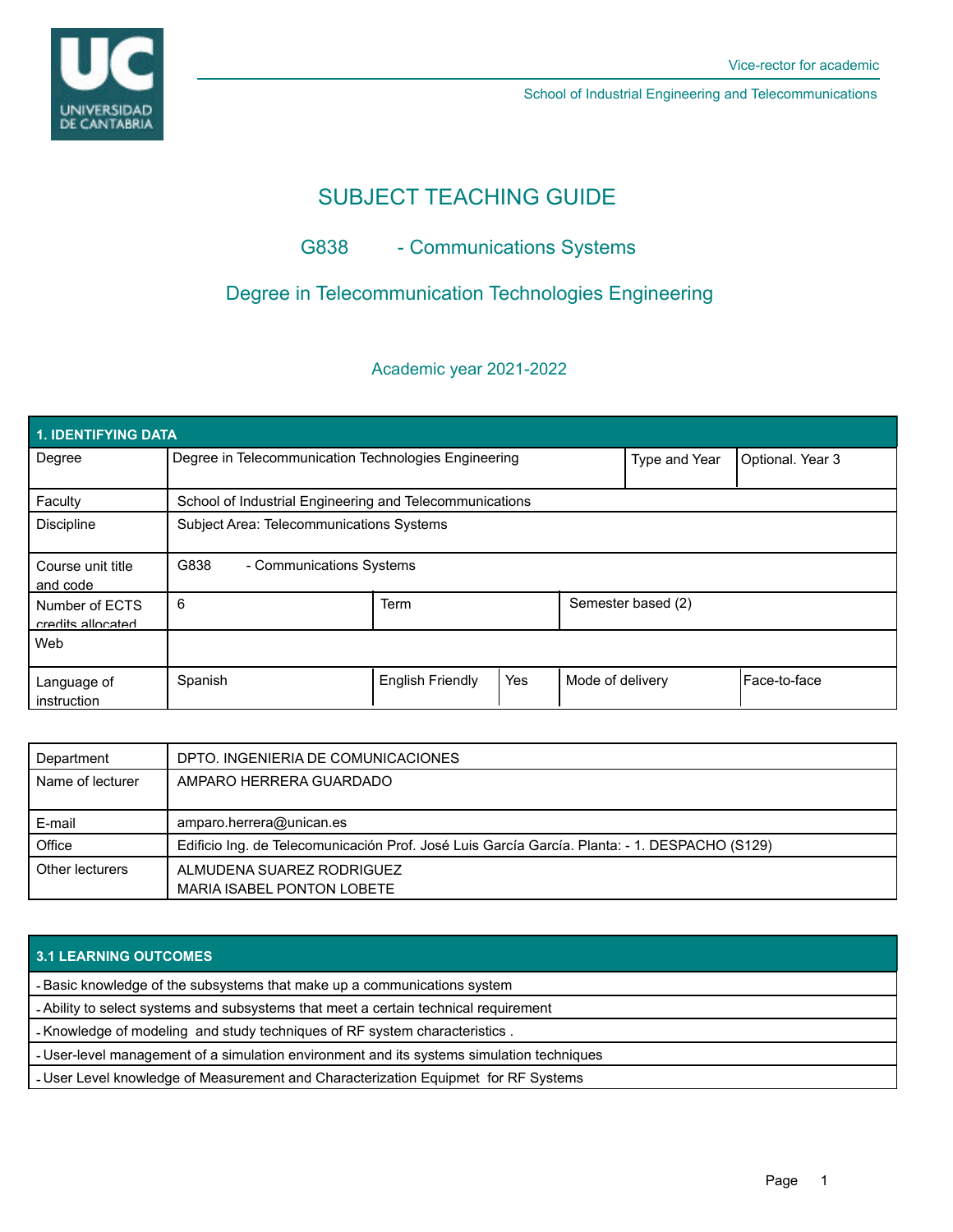

School of Industrial Engineering and Telecommunications

#### **4. OBJECTIVES**

| Analyze RF and microwave subsystems and systems                                         |  |
|-----------------------------------------------------------------------------------------|--|
| Simulate RF and microwave subsystems and systems                                        |  |
| Know the basic magnitudes of the RF and microwave subsystems and systems                |  |
| Characterization of the basic magnitudes of the RF and microwave subsystems and systems |  |

## **6. COURSE ORGANIZATION**

| <b>CONTENTS</b> |                                                                                                                                                                                               |  |  |  |
|-----------------|-----------------------------------------------------------------------------------------------------------------------------------------------------------------------------------------------|--|--|--|
|                 | General Introduction                                                                                                                                                                          |  |  |  |
| 2               | Pasive Components (Clasification and general parameters)                                                                                                                                      |  |  |  |
| 3               | Active Components and subsystems (General characteristics and definitions)                                                                                                                    |  |  |  |
| 4               | Systems Magnitudes: Noise, gain, power, Second Order Incerception Point (SOI also known as IP2), Third Order<br>Incerception Point (TOI also known as IP3), One dB Compresion Point P1dB, etc |  |  |  |
| 5               | <b>Comunication Systems: Architectures and Clasification</b>                                                                                                                                  |  |  |  |
| 6               | Simulation Laboratory Works: System Simulations (including Active and Pasive subsystems)                                                                                                      |  |  |  |
| 17              | Measurement Laboratory Works: System Characterization (including Active and Pasive subsystems)                                                                                                |  |  |  |

| <b>7. ASSESSMENT METHODS AND CRITERIA</b>  |                       |             |           |        |  |  |  |  |
|--------------------------------------------|-----------------------|-------------|-----------|--------|--|--|--|--|
| <b>Description</b>                         | <b>Type</b>           | Final Eval. | Reassessn | $\%$   |  |  |  |  |
|                                            | Laboratory evaluation | <b>No</b>   | Yes       | 30,00  |  |  |  |  |
| Laboratory simulation and measurement work |                       |             |           |        |  |  |  |  |
| Final Exam                                 | Written exam          | <b>No</b>   | Yes       | 30,00  |  |  |  |  |
| <b>Individual Works</b>                    | <b>Others</b>         | <b>No</b>   | Yes       | 35,00  |  |  |  |  |
| Group Work                                 | Work                  | <b>No</b>   | <b>No</b> | 5,00   |  |  |  |  |
| <b>TOTAL</b>                               |                       |             |           | 100,00 |  |  |  |  |

**Observations** 

The subject is organized to be evaluated with the continuous assessment method, the simulation and measurement work in the laboratory are compulsory as well as the final written exam. Students who have not passed any of the partial assessments made throughout the course may be submitted to the final exam with the weight of the grade at 60%, and 40% will be obtained from the evaluation of laboratory work.

The rest of the students that follow the continuous evaluation method will be able to obtain a 70% by this method being 30% the weight of the final exam. In the continuous evaluation, there will be two individual works, two test exams, two deliveries of problems to solve individually, classroom activities, a work group and the practical sessions in the simulation laboratory and in the measurement laboratory. And finally the June written exam.

Observations for part-time students

Students who have chosen the part-time option may submit to the final exam, the weight of the grade being 60%, and the remaining 40% will be obtained from the evaluation of the laboratory works, both simulation and measurement, composed for 11 sessions of two hours that are compulsory and not recoverable.